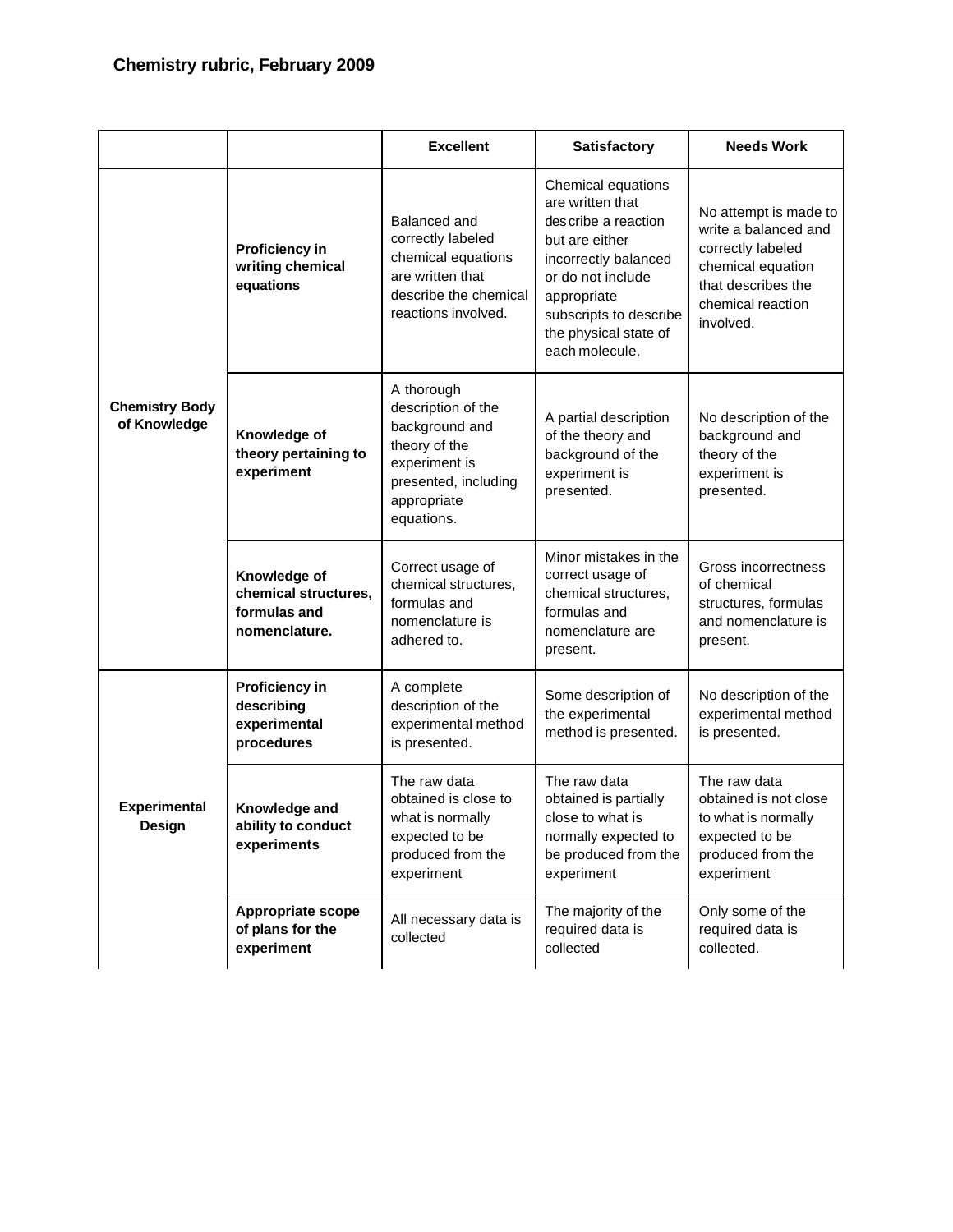## **Chemistry rubric, February 2009**

| <b>Critical and</b><br><b>Analytical</b><br><b>Thinking</b> | Ability to collect<br>required<br>experimental data in<br>a reasonable<br>amount of time                                          | Raw data is<br>presented in a<br>complete fashion.                                                                                                                                                | Raw data is there but<br>lacks something such<br>as units.                                 | Data is incomplete or<br>shows signs of a<br>beginning but no end.                                                         |
|-------------------------------------------------------------|-----------------------------------------------------------------------------------------------------------------------------------|---------------------------------------------------------------------------------------------------------------------------------------------------------------------------------------------------|--------------------------------------------------------------------------------------------|----------------------------------------------------------------------------------------------------------------------------|
|                                                             | <b>Proficiency in</b><br>performing a<br>mathematical<br>analysis of data                                                         | An example of each<br>type of calculation is<br>clearly given.                                                                                                                                    | Some sample<br>calculations are<br>given.                                                  | No example<br>calculations are<br>given.                                                                                   |
|                                                             | <b>Proficiency in</b><br>critically analyzing<br>data                                                                             | Graphs are provided<br>with theoretical lines<br>(such as linear least<br>squares) fitting the<br>data points.                                                                                    | Graphs are sketchy<br>and have no axis<br>labels.                                          | No graphs are<br>provided.                                                                                                 |
|                                                             | Proficiency in the<br>chemical<br>interpretation of<br>data                                                                       | A statement is given<br>which tells why the<br>experimental results<br>agree or don't agree.<br>with predicted results                                                                            | Some understanding<br>of experimental and<br>theoretical outcome,<br>but lacking in depth. | No clear statement of<br>whether experimental<br>and theoretical results<br>agree.                                         |
| Communication                                               | Ability to write a<br>well-structured<br>scientific report                                                                        | Report contains the<br>following sections:<br>Title, Abstract,<br>Introduction, Data,<br>Discussion,<br>Conclusion.                                                                               | Report is missing one<br>section or has no<br>labels for one or more<br>sections.          | Report is missing<br>sections.                                                                                             |
|                                                             | Proper usage of<br>tables and figures to<br>present data                                                                          | Tables are numbered<br>consecutively.<br>Figures are<br>numbered<br>consecutively. Tables<br>and figures have<br>titles, and within the<br>tables and figures,<br>labels for various<br>portions. | Titles for the tables<br>and figures are<br>sketchy or don't make<br>sense.                | Tables and figures<br>are not numbered<br>and have no titles.                                                              |
|                                                             | Knowledge and<br>proper use of<br>citations and<br>references                                                                     | References are<br>numbered and<br>conform to the<br>standards of the<br>American Chemical<br>Society.                                                                                             | References are given<br>but not in ACS style.                                              | No references are<br>given.                                                                                                |
|                                                             | Knowledge of what<br>constitutes an<br>original figure, and<br>what is a figure that<br>should be attributed<br>to another source | Figures have simple<br>graphics created by<br>the author. Complex<br>graphics have a<br>reference to the<br>source.                                                                               | Portions of figures are<br>created with complex<br>programs and no<br>source is stated.    | Figures are scanned<br>in and have complex<br>graphical attributes<br>such as 3D rendering,<br>and no source is<br>stated. |